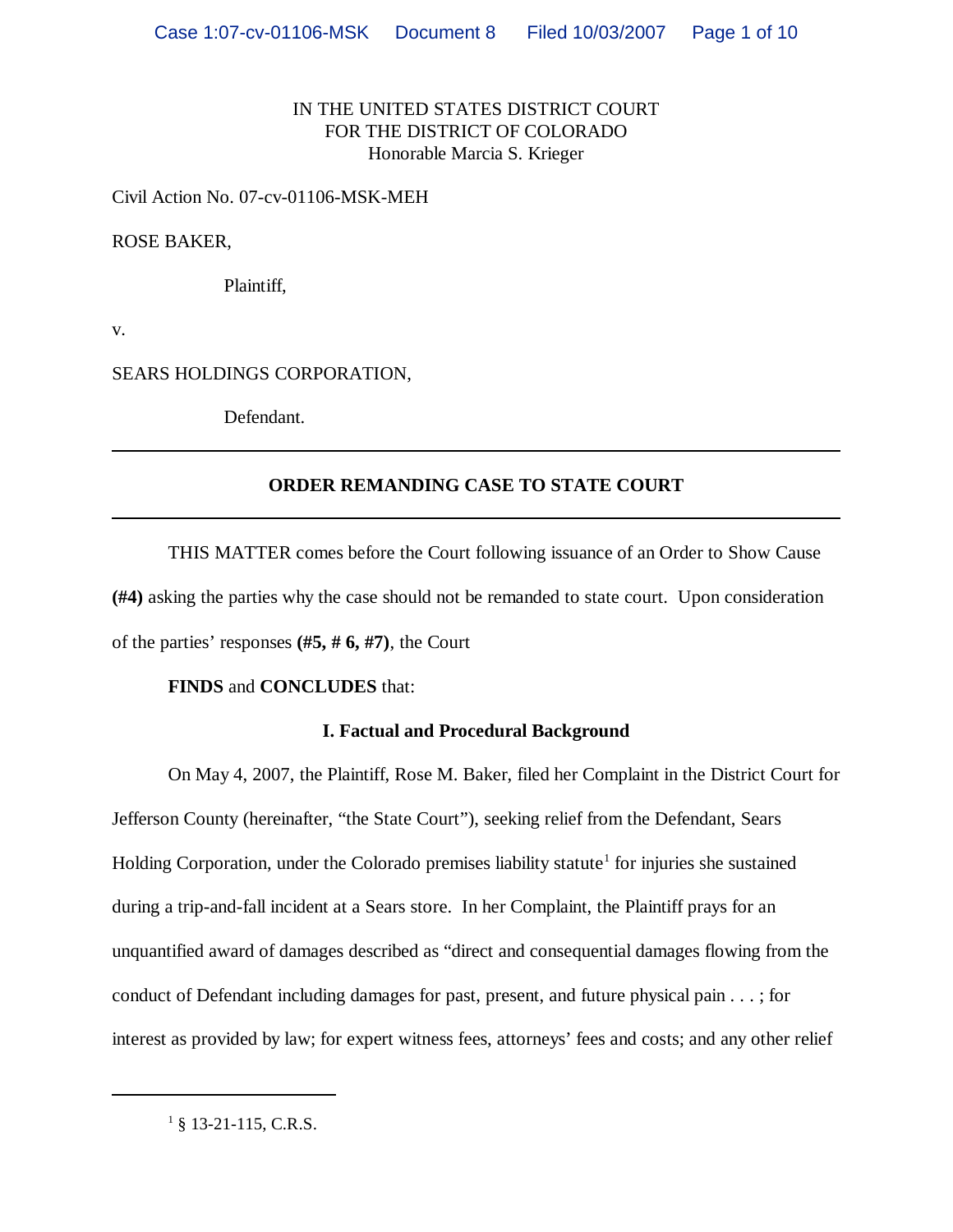this Court deems proper."

When she commenced the State Court action, the Plaintiff filed a Civil Cover Sheet as required by C.R.C.P. 8 (a). Although no copy of the Civil Cover Sheet is in this Court's record, its form is prescribed by the State rule. On the Civil Cover Sheet, a plaintiff is required to check one or more boxes indicating whether the simplified procedure of C.R.C.P. 16.1 applies. Here, the parties agree that the Plaintiff checked the box which states: "This party is seeking a monetary judgment for more than \$100,000 against another party, including any attorney fees, penalties or punitive damages, but excluding interest and costs[.]"

The Defendant filed a Notice of Removal **(#1)** in which it invokes the Court's jurisdiction pursuant to the federal diversity jurisdiction statute, 28 U.S.C. § 1332. In the Notice of Removal, the Defendant contends this Court may exercise diversity jurisdiction because the parties are diverse and the Plaintiff's Civil Cover Sheet stating that she is seeking a monetary judgment for more than \$100,000 satisfies the amount in controversy requirement of 28 U.S.C. § 1332.

This Court issued an Order to Show Cause why the case should not be remanded for failure to allege sufficient facts to establish the amount in controversy required for diversity jurisdiction. Both parties responded. The Plaintiff has no objection to this Court remanding the case. The Defendant acknowledges that the parties have not engaged in any discussions with regard to the amount in controversy, continues to rely upon the Civil Cover Sheet as a demonstration of the amount in controversy, and observes that an award of damages for the claimed injuries to Plaintiff's shoulder, arm and hand could exceed \$75,000.

### **II. Issue Presented**

The issue presented is whether the Defendant's reliance upon a Civil Cover Sheet filed by the Plaintiff in the State Court, and speculation as to the amount of damages the Plaintiff seeks,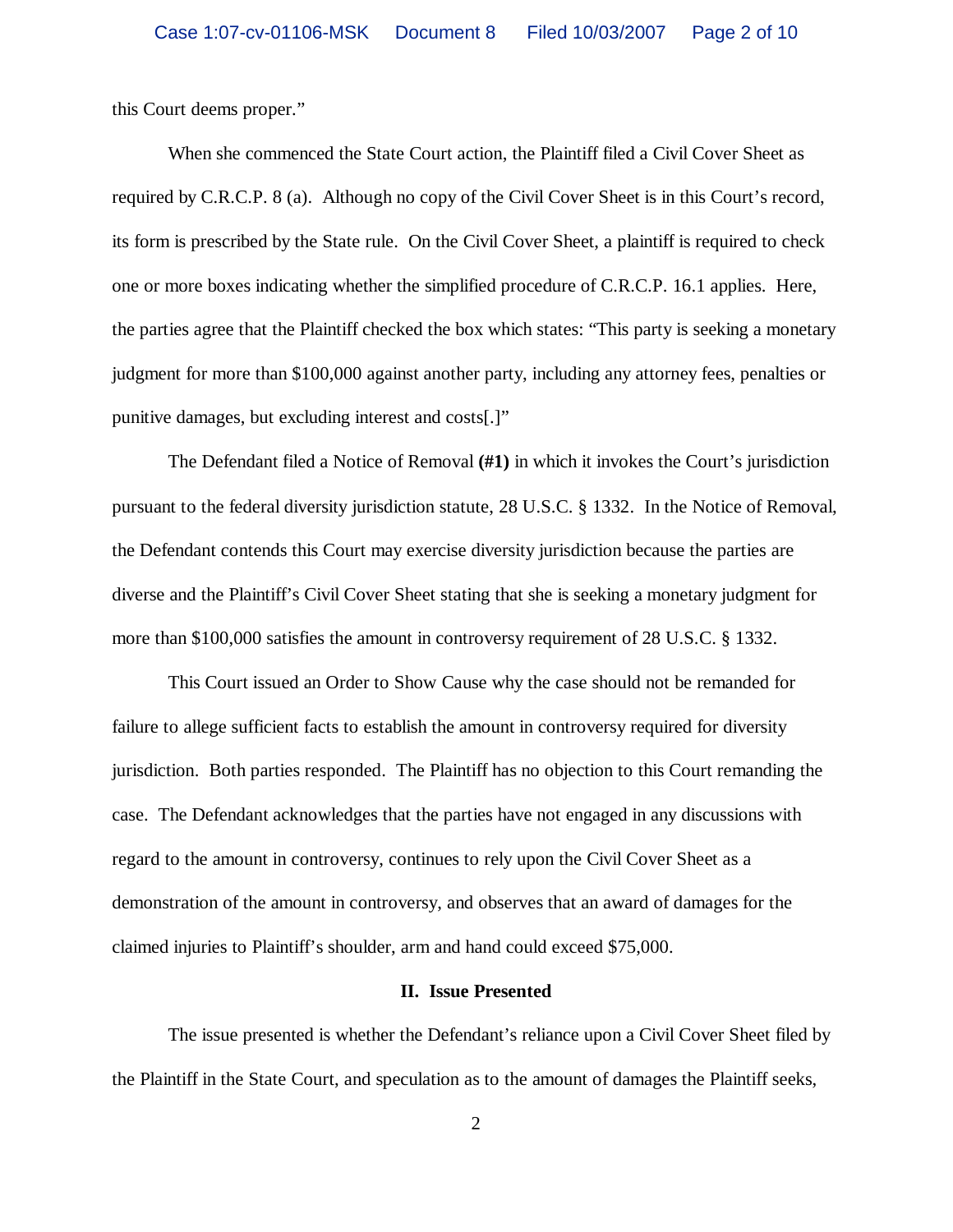are sufficient to establish that the amount in controversy exceeds \$75,000 in order for this Court to exercise diversity jurisdiction pursuant to 28 U.S.C. § 1332.

There is no binding precedent addressing this issue. The Tenth Circuit Court of Appeals has not addressed the issue, nor has the undersigned. However, at least two other judges of this court have determined that the Civil Cover Sheet is not sufficient to establish the amount in controversy for purposes of federal diversity jurisdiction. *See Braden v. Kmart Corp.*, 2007 WL 2757628 (D. Colo. Sept. 20, 2007) (slip opinion); *Livingston v. American Family Mut. Ins. Co.*, 2007 WL 2601207 (D. Colo. Sept. 10, 2007) (slip opinion). Several other judges of this court have tangentially considered the importance of the Colorado Civil Cover sheet in determining the amount in controversy for diversity jurisdiction purposes, but none of their opinions of which the undersigned is aware<sup>2</sup> have determined its sufficiency in the absence of other material facts in the notice of removal or complaint in the state court action. With deference to the reasoning of other members of this court, the undersigned addresses the issue.

#### **III. Analysis**

### **A. Jurisdiction of Federal District Courts**

Federal district courts are courts of limited jurisdiction, and must have both a constitutional and statutory basis for exercising jurisdiction. *See Lovell v. State Farm Mut. Auto. Ins. Co.,* 466 F.3d 893, 897 (10th Cir. 2006); *Estate of Harshman v. Jackson Hole Mountain Resort Corp.,* 379 F.3d 1161, 1164 (10th Cir. 2004). Consequently, courts have an independent

<sup>2</sup> *See, e.g., Nichols & Comito, LLC v. Simplexgrinnell LP,* 2005 WL 1799301 (D. Colo. July 27, 2005) (unpublished)*; Henderson v. Target Stores,* 431 F. Supp. 2d 1143 (D. Colo. 2006)*; Janice W. McGrew Living Revocable Trust v. Anadarko Land Corp.,* 2006 WL 2038168 (D. Colo. Jul. 19, 2006) (unpublished); *Shylayeva-Kuchar v. Liberty Mut. Fire Ins. Co.,* 2006 WL 2942939 (D. Colo. Oct. 13, 2006) (slip op.); *Wells v. Am. Family Ins. Group,* 2006 WL 561554 (D. Colo. Mar. 3, 2006) (unpublished); *cf. Lucio v. Cuevas,* 2007 WL 1707319 (D. Colo. Jun. 12, 2007) (slip op.); *Bishelli v. State Farm Mut. Auto. Ins. Co.,* 2007 WL 1455852 (D. Colo., May 15, 2007) (slip op.).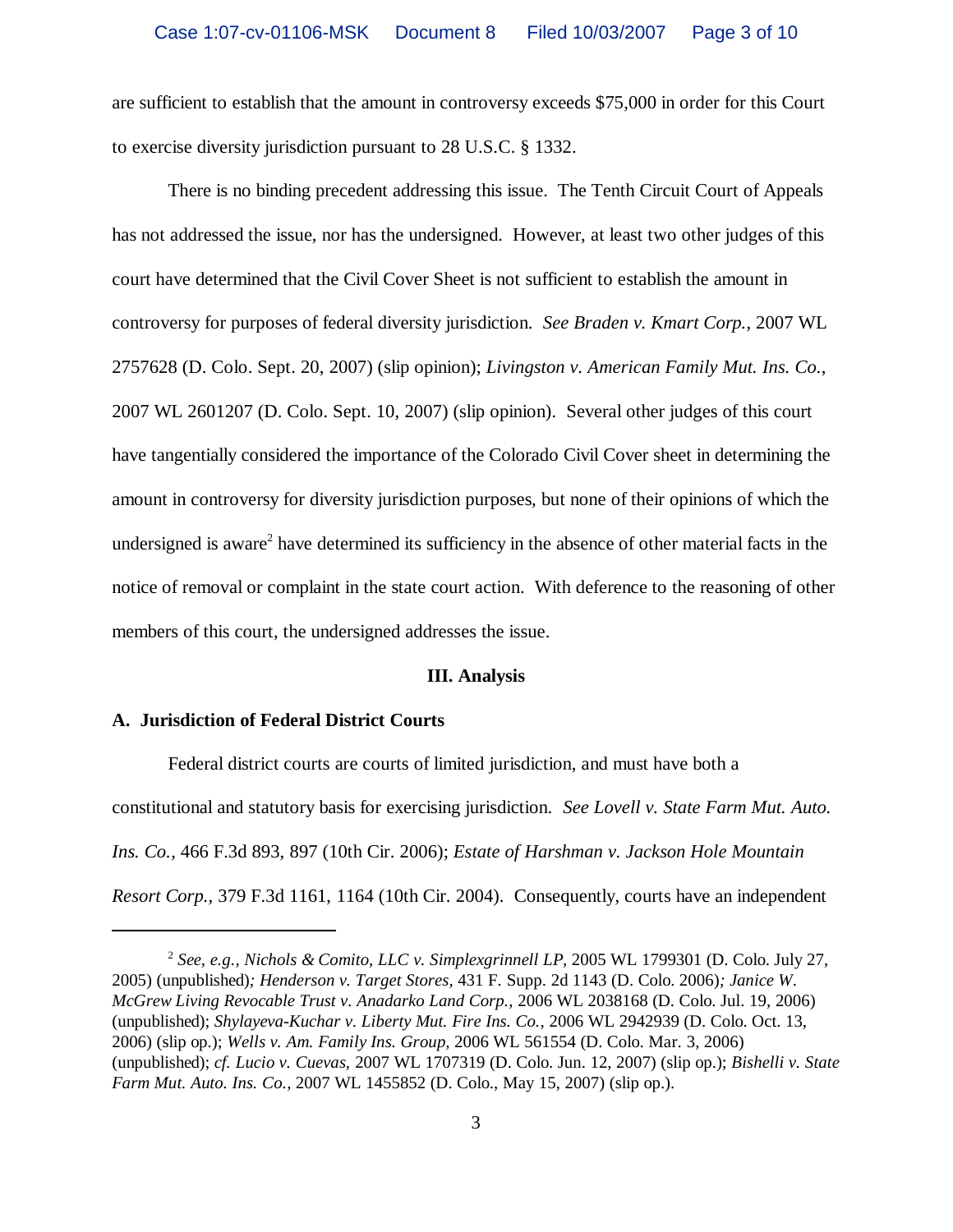obligation to examine their jurisdiction in every case, even when the issue of jurisdiction is not raised by any party. *See Lovell*, 466 F.3d at 897.

One statutory basis for federal court jurisdiction in civil cases is 28 U.S.C. § 1332, pursuant to which a court exercises so-called "diversity jurisdiction" over state law claims. This statute provides, in pertinent part: "The district courts shall have original jurisdiction of all civil actions where the matter in controversy exceeds the sum or value of \$75,000, exclusive of interest and costs, and is between . . . citizens of different States[.]" 28 U.S.C. § 1332(a). When a case satisfying these criteria is commenced in a state court, the defendant may move the action to federal court by filing a notice of removal. *See* 28 U.S.C. §§ 1441(a) & 1446. However, statutes which confer federal court jurisdiction – particularly removal statutes – are to be narrowly construed so as to preserve the limited role of federal courts. *See Pritchett v. Office Depot, Inc.,* 420 F.3d 1090, 1094-95 (10th Cir. 2005).

For purposes of diversity jurisdiction, the matter (or amount) in controversy is determined in one of two ways, depending upon where the case was commenced. In cases initiated in federal court, a court examines the complaint and determines whether it contains factual allegations sufficient to establish the required amount in controversy. *See Adams v. Reliance Standard Life Ins. Co.,* 225 F.3d 1179, 1183 (10th Cir. 2000). In such a case, the amount claimed by the plaintiff is presumed to be sufficient to support diversity jurisdiction. *See Martin v. Franklin Capital Corp.,* 251 F.3d 1284, 1289 (10th Cir. 2001). However, in removed cases, the amount in controversy must be evident from the allegations of either the complaint or the notice of removal.<sup>3</sup>

<sup>&</sup>lt;sup>3</sup> Pursuant to both Fed. R. Civ. P. 10(c) and C.R.C.P. 10(c), "an exhibit to a pleading" is considered to be part of that pleading "for all purposes." Thus, exhibits which are attached to a complaint or notice of removal should be treated as allegations for purposes of determining the amount in controversy. *Cf. Hall v. Bellmon*, 935 F.2d 1106, 1112 (10th Cir. 1991).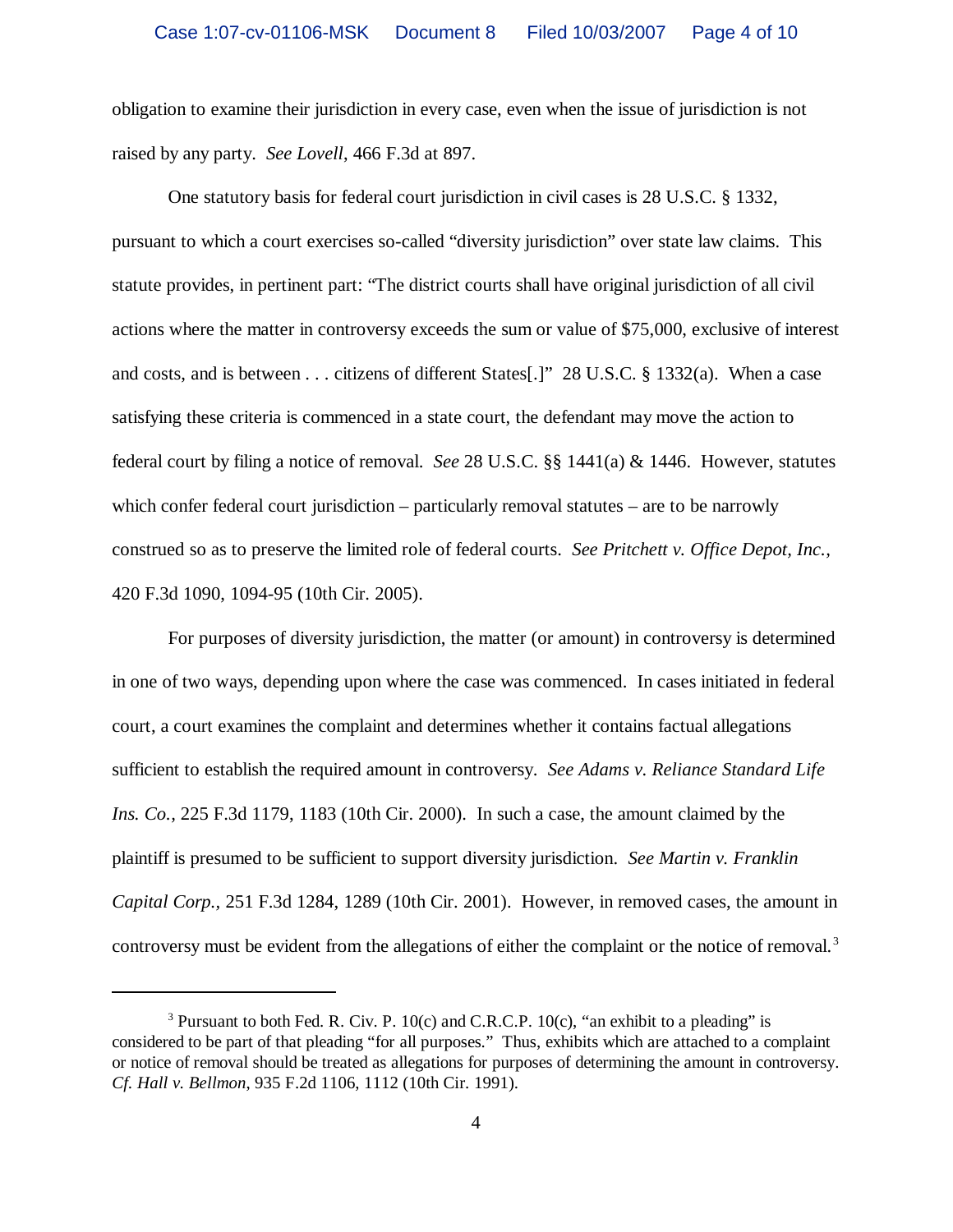*See Laughlin v. Kmart Corp.*, 50 F.3d 871, 873 (10th Cir. 1995); *Martin*, 251 F.3d at 1290. In a removed case, there is a strong presumption that the plaintiff has not claimed a large enough amount to confer jurisdiction. *See St. Paul Mercury Indem. Co. v. Red Cab Co.,* 303 U.S. 283, 290-92 (1938). Concomitantly, there is a strong presumption against removal. *See Martin*, 251 F.3d at 1289. Indeed, when it "appears" that a district court lacks subject matter jurisdiction, it is required to remand the case to state court. 28 U.S.C. § 1447(c).

The "amount in controversy" is measured by the value of the object of the litigation. *See Lovell*, 466 F.3d at 897 (quoting *Hunt v. Washington State Apple Advertising Com'n,* 432 U.S. 333, 347 (1977)). Under the "either viewpoint rule" followed in the Tenth Circuit, such "value" can be either what the plaintiff seeks to recover monetarily, or what the cost would be to the defendant if the plaintiff in fact recovers on a request for declaratory or injunctive relief. *Id.; see also Ronzio v. Denver & R.G.W.R. Co.*, 116 F.2d 604, 606-07 (10th Cir. 1940).

However, the monetary relief requested by a plaintiff is not necessarily the amount in controversy for purposes of 28 U.S.C. § 1332(a). First, as is evident by the language of the statute itself, the amount in controversy does not include an anticipated award of interest and costs in the action. 28 U.S.C. § 1332(a); *see Farmers Ins. Co., Inc. v. McClain*, 603 F.2d 821, 823 (10th Cir. 1979).<sup>4</sup> Therefore, if a plaintiff seeks recovery of an amount which includes interest and costs to be incurred throughout litigation of the action, then the amount requested would not accurately reflect the amount in controversy, which instead would be something less than the total amount sought.

<sup>&</sup>lt;sup>4</sup> However, where the measure of damages would include interest and costs incurred in prior litigation (*i.e.*, where a plaintiff asserts a claim for indemnification), such interest and costs can be included in computing the jurisdictional amount.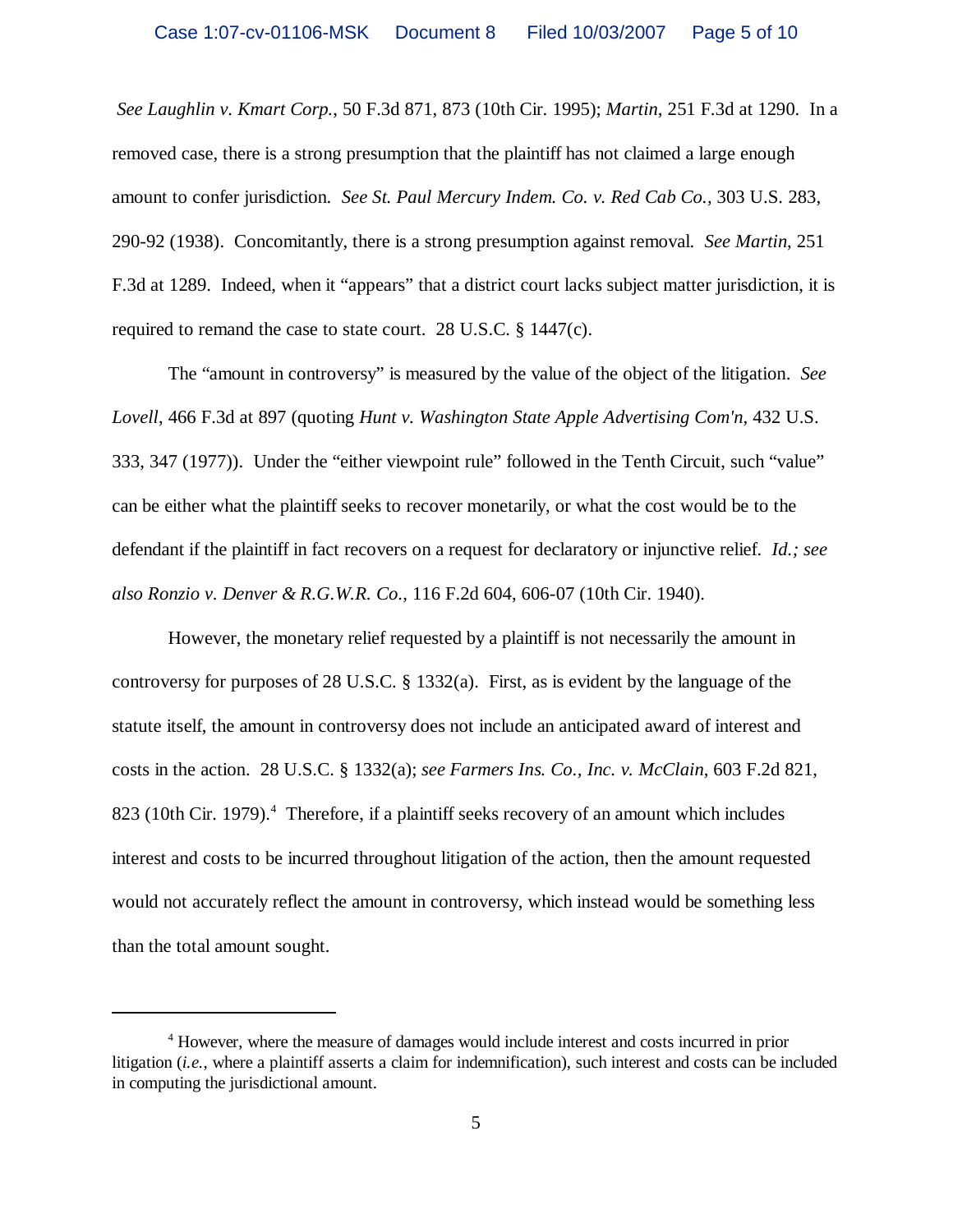In addition, the amount in controversy is also limited to what a plaintiff can recover under applicable law. *See Bell v. Preferred Life Assur. Soc. of Montgomery, Ala.*, 320 U.S. 238, 240- 41 (1943); *see also Miera v. Dairyland Ins. Co.,* 143 F.3d 1337, 1339-40 (10th Cir. 1998). For example, attorney fees can be included in the amount in controversy only if the underlying state law permits an award, but only a reasonable estimate may be used. *See Miera*, 143 F.3d at 1340 (citing *Missouri State Life Ins. Co. v. Jones*, 290 U.S. 199, 202 (1933)). Similarly, punitive damages may be included in the amount in controversy if awardable under applicable state law, but only in the amount which the state law authorizes. *See Watson v. Blankinship*, 20 F.3d 383, 386 (10th Cir. 1994); *Bell*, 320 U.S. at 240-41. For instance, in Colorado personal injury actions, the amount of punitive damages which can be recovered is statutorily limited to an equivalent amount of actual damages. § 13-21-102(1)(a), C.R.S. Thus, in such cases, punitive damages can be counted in the amount in controversy, but only on a dollar for dollar basis in comparison to the actual damages sought.

#### **B. Colorado Civil Cover Sheets and Diversity Jurisdiction**

The Defendant relies solely upon the Plaintiff's Civil Cover Sheet, filed in the State Court, in invoking this Court's jurisdiction pursuant to 28 U.S.C. § 1332. In Colorado, all plaintiffs are required to file a Civil Cover Sheet when they commence a civil action. C.R.C.P. 8(a); Appendix to Chapters 1 to 17, Form 1.2 (JDF 601). The purpose of the Civil Cover Sheet is to advise the state court whether the plaintiff believes that the case should be subject to the "simplified procedure" of C.R.C.P.  $16.1$ .<sup>5</sup> The form of the Civil Cover Sheet is as follows:

<sup>&</sup>lt;sup>5</sup> In Colorado, all civil actions are presumptively subject to a "simplified procedure" which offers a speedier and less-expensive mechanism for determination of disputes. *See* C.R.C.P. 16.1(a)(1) & (2). Damages are capped at \$100,000. C.R.C.P. 16.1(c). To be excluded from this simplified procedure, a party must timely and properly elect exclusion. C.R.C.P. 16.1(a)(2).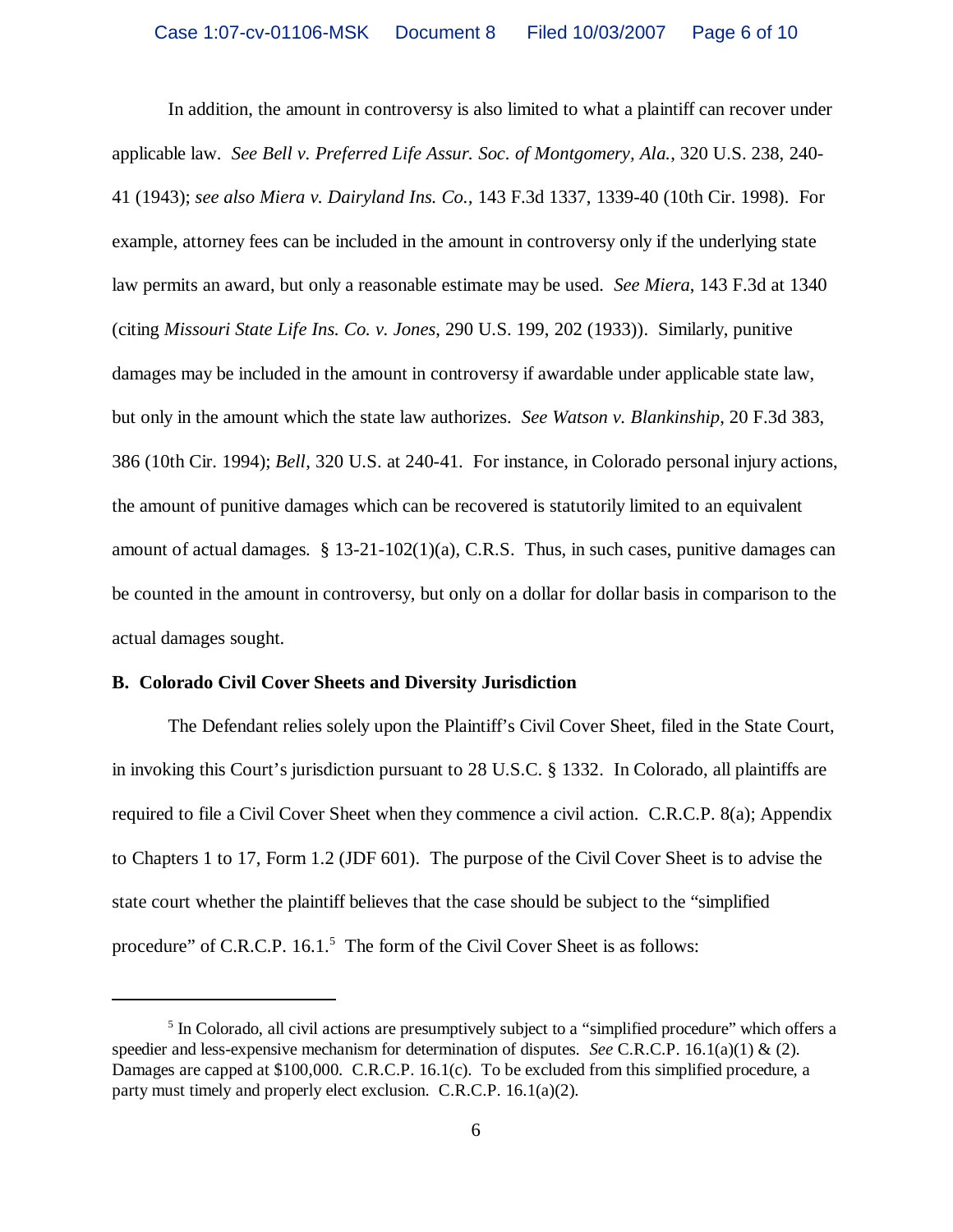| <b>District Court</b>                                  | County, Colorado                                                                                                                           |                       |           |  |
|--------------------------------------------------------|--------------------------------------------------------------------------------------------------------------------------------------------|-----------------------|-----------|--|
| Court Address:                                         |                                                                                                                                            |                       |           |  |
| Plaintiff(s):                                          |                                                                                                                                            |                       |           |  |
| Μ.                                                     |                                                                                                                                            |                       |           |  |
| Defendant(s):                                          |                                                                                                                                            | <b>COURT USE ONLY</b> |           |  |
| Attorney or Party Without Attorney (Name and Address): |                                                                                                                                            | Case Number:          |           |  |
| Phone Number:                                          | $E$ -mail:                                                                                                                                 |                       |           |  |
| <b>FAX Number:</b>                                     | Atty. Reg. #:                                                                                                                              | Division              | Courtroom |  |
|                                                        | DISTRICT COURT CIVIL (CV) CASE COVER SHEET FOR INITIAL PLEADING OF COMPLAINT,<br><b>COUNTERCLAIM, CROSS-CLAIM OR THIRD PARTY COMPLAINT</b> |                       |           |  |

1. This cover sheet shall be filed with the initial pleading of a complaint, counterclaim, cross-claim or third party complaint in every district court civil (CV) case. It shall not be filed in Domestic Relations (DR), Probate (PR), Water (CW), Juvenile (JA, JR, JD, JV), or Mental Health (MH) cases.

- 2. Check the boxes applicable to this case.
	- Simplified Procedure under C.R.C.P. 16.1 **applies** to this case because this party does not seek a monetary judgment in excess of \$100,000.00 against another party, including any attorney fees, penalties or punitive damages but excluding interest and costs and because this case is not a class action or forcible entry and detainer, Rule 106, Rule 120, or other expedited proceeding.
	- Simplified Procedure under C.R.C.P. 16.1, **does not apply** to this case because (check one box below identifying why 16.1 does not apply):
		- This is a class action or forcible entry and detainer, Rule 106, Rule 120, or other similar expedited proceeding, **or**
		- $\Box$  This party is seeking a monetary judgment for more than \$100,000.00 against another party, including any attorney fees, penalties or punitive damages, but excluding interest and costs (see C.R.C.P. 16.1(c)), **or**
		- $\Box$  Another party has previously stated in its cover sheet that C.R.C.P. 16.1 does not apply to this case.

3. This party makes a **Jury Demand** at this time and pays the requisite fee. See C.R.C.P. 38. (Checking this box is optional.)

Date: \_\_\_\_\_\_\_\_\_\_\_\_\_\_\_\_\_\_\_\_\_\_\_\_ \_\_\_\_\_\_\_\_\_\_\_\_\_\_\_\_\_\_\_\_\_\_\_\_\_\_\_\_\_\_\_\_\_\_\_\_\_\_\_\_\_\_

Signature of Party or Attorney for Party

| <b>NOTICE</b>                                                                                                                                                                                                                |  |  |  |
|------------------------------------------------------------------------------------------------------------------------------------------------------------------------------------------------------------------------------|--|--|--|
| This cover sheet must be filed in all District Court Civil (CV) Cases. Failure to file this cover sheet<br>is not a jurisdictional defect in the pleading but may result in a clerk's show cause order requiring its filing. |  |  |  |
| This cover sheet must be served on all other parties along with the initial pleading of a complaint,<br>counterclaim, cross-claim, or third party complaint.                                                                 |  |  |  |
| This cover sheet shall not be considered a pleading for purposes of C.R.C.P. 11.                                                                                                                                             |  |  |  |

JDF 601 7/04 DISTRICT COURT CIVIL (CV) CASE COVER SHEET FOR INITIAL PLEADING OF COMPLAINT, COUNTERCLAIM, CROSS-CLAIM OR THIRD PARTY COMPLAINT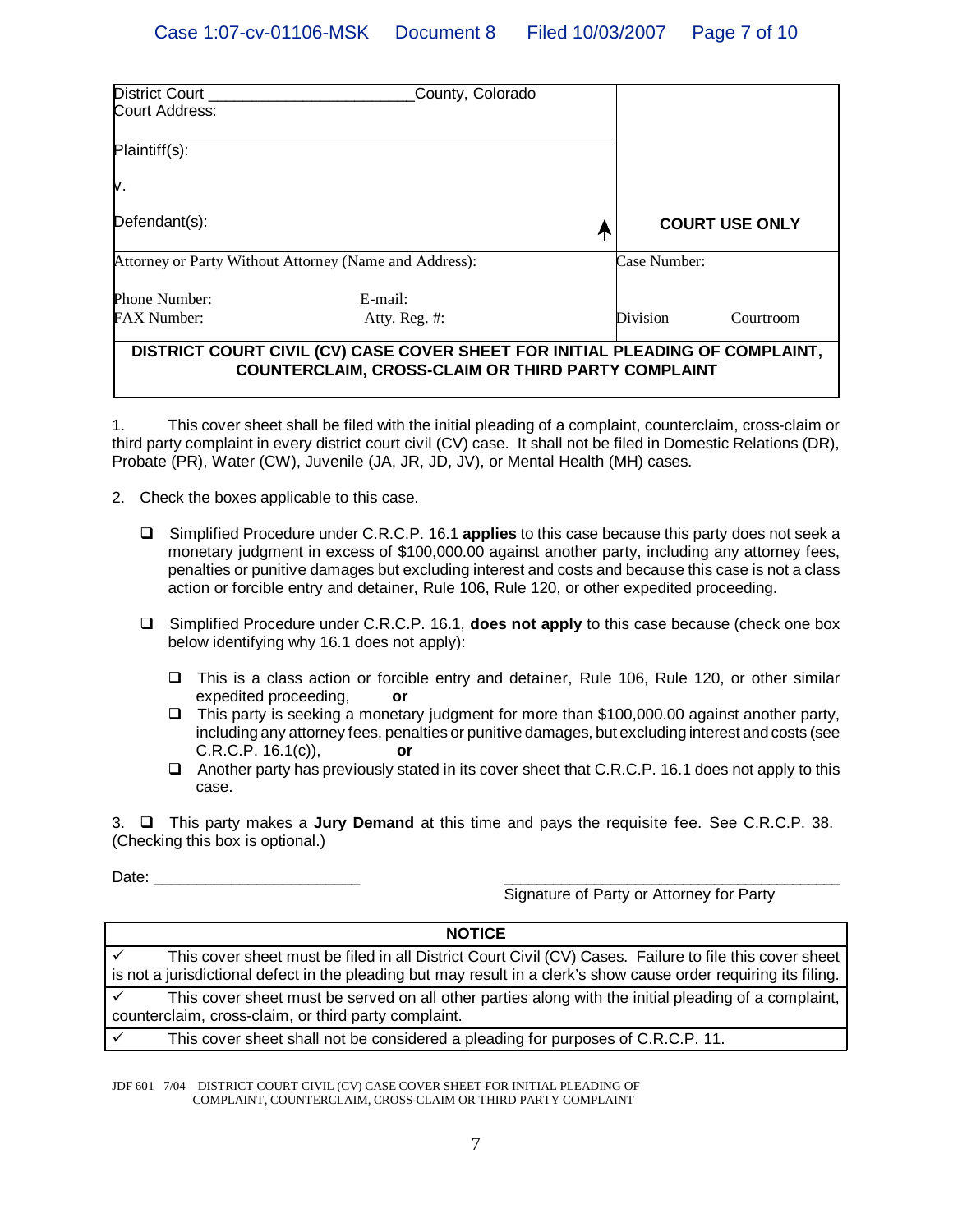First, the Court observes what a Civil Cover Sheet is not. It is, first and foremost, not a pleading. Indeed, the Civil Cover Sheet expressly states: "This cover sheet shall not be considered a pleading for purposes of C.R.C.P. 11." Consequently, because it is not a pleading, the Civil Cover Sheet is not "an exhibit" to nor part of the complaint under C.R.C.P. 10(c). Because it is not a pleading, it is not subject to the requirement that the signer investigate the factual or legal allegations prior to assertion. C.R.C.P. 11(a).

Second, the Court observes what the Civil Cover Sheet does not do. It allows a plaintiff to specify a type of procedure to be used in the state case based upon an election as to whether the judgment sought is greater or less than \$100,000, but such election does not contain any specification as to what the components of the requested judgment are.

The Court concludes that reliance solely on the Civil Cover Sheet as a demonstration of the amount in controversy is not permissible, for several reasons. First, the law in the Tenth Circuit is clear. To determine the amount in controversy, this Court may look at the initial pleading (the complaint) or the notice of the removal. A complaint is signed and certified by counsel pursuant to C.R.C.P. 11 and a notice of removal is signed and certified by counsel pursuant to Fed. R. Civ. P. 11.<sup>6</sup> Although there are differences between the two rules, they share common ground in that both require counsel to conduct a reasonable inquiry before filing the document, and to certify to the best of his or her knowledge, information, and belief, that the facts and claims alleged can be supported. Because the Civil Cover Sheet does not contain such certification, it does not constitute reliable evidence of the amount in controversy. Reference to it in the notice of removal does not cure the

<sup>6</sup> The certification requirements of both C.R.C.P. 11 and Fed. R. Civ. P. 11 also apply to *pro se* litigants.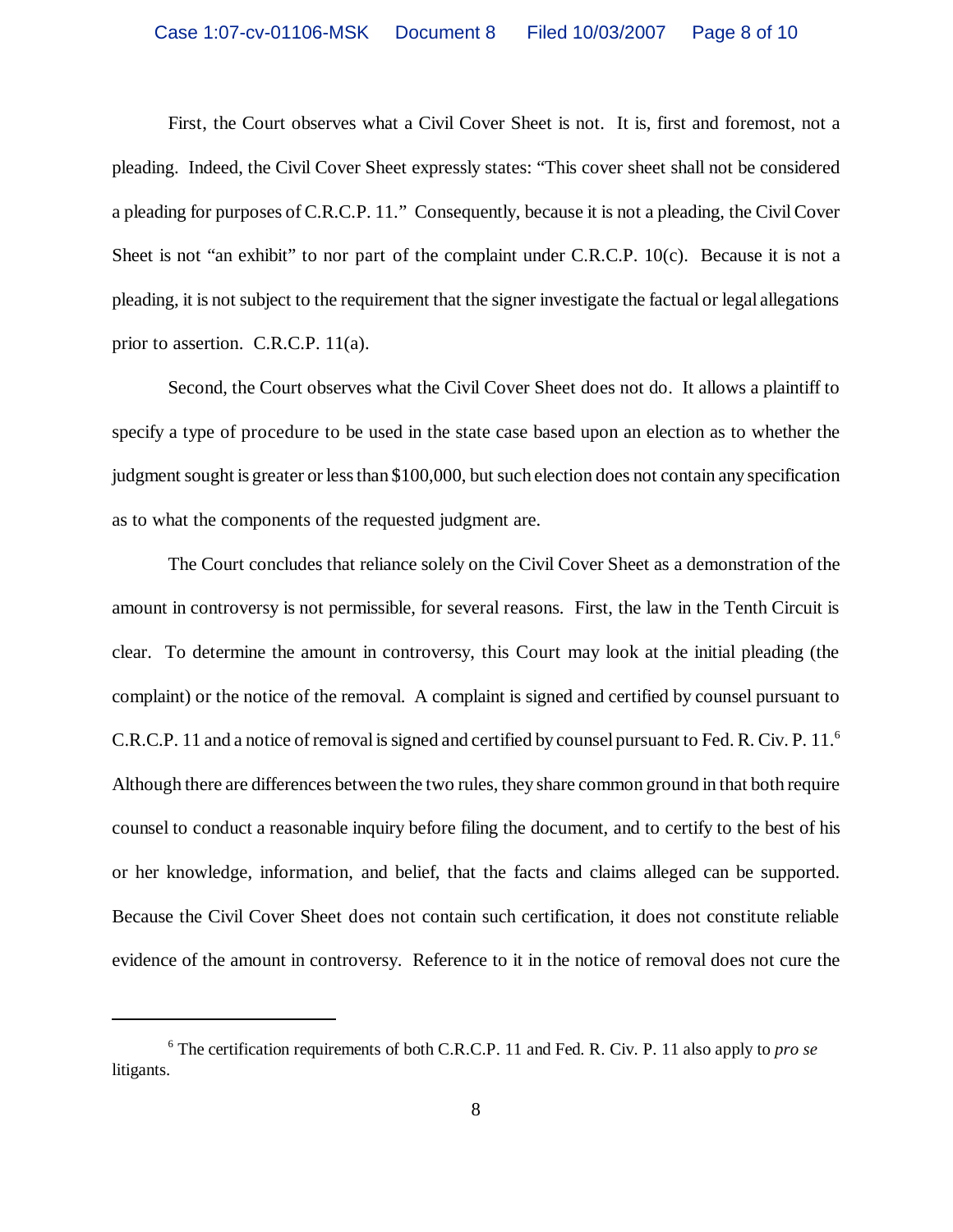problem because the attorney signing the notice of removal necessarily is not the attorney who made the election in the Civil Cover Sheet.

 A second problem with the Civil Cover Sheet is that the election is simply too imprecise to make the requisite demonstration of the amount in controversy for purposes of diversity jurisdiction. The representation made in the Civil Cover Sheet is that the plaintiff seeks "a monetary judgment for more than \$100,000 . . . including any attorney fees, penalties or punitive damages, but excluding interest and costs[.]" From this representation, the Court cannot determine what law is applicable or whether the plaintiff seeks an amount which can be recovered under the applicable law. For example, the Court cannot tell whether the plaintiff seeks punitive damages in a ratio allowed or prohibited by statute, whether the plaintiff seeks attorney fees which can legally be recovered, or whether the fees are reasonable *vis a vis* the actual damages sought.<sup>7</sup>

In this case, the Complaint does not quantify the amount of damages requested. The Notice of Removal simply refers to the Civil Cover Sheet, which is insufficient to demonstrate that the amount in controversy exceeds \$75,000. The Court then turns to the parties' responses to the Order to Show Cause as purported amendments to the Complaint and Notice of Removal. Unfortunately, neither offer additional facts to establish the amount in controversy. The Defendant speculates that given the injuries described in the state court complaint, the damages could exceed \$75,000, but such is not based upon any investigation of the facts or law.

 $<sup>7</sup>$  In addition, while not the case here, where there are multiple plaintiffs or defendants, it is not</sup> possible to determine whether the aggregated amount of "more than" \$100,000 on the Civil Cover Sheet would be impermissibly aggregated for purposes of 28 U.S.C. § 1332. *Cf. Lovell*, 466 F.3d at 897.